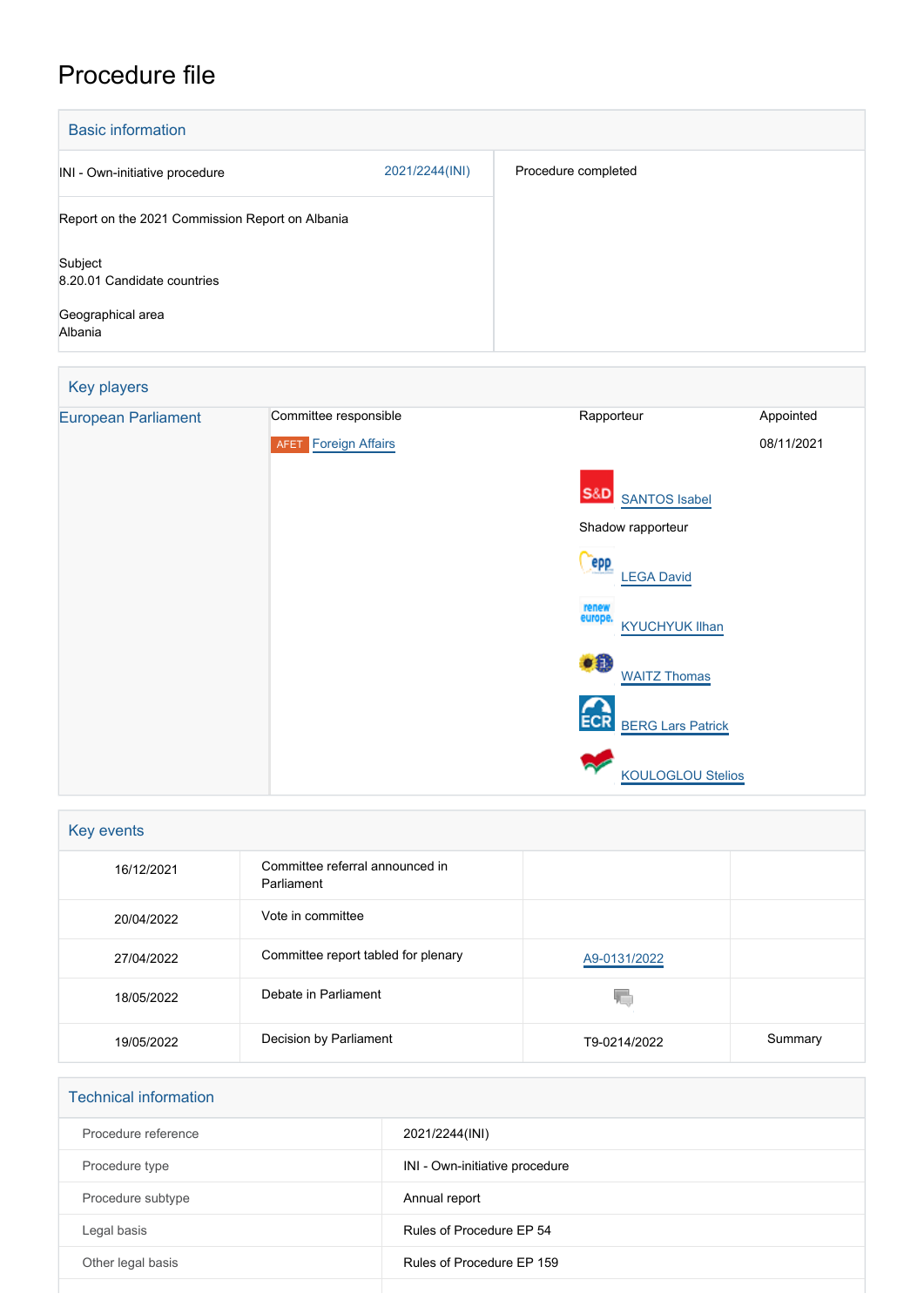| Stage reached in procedure                          | Procedure completed |            |    |         |  |  |  |
|-----------------------------------------------------|---------------------|------------|----|---------|--|--|--|
| Committee dossier                                   | AFET/9/07911        |            |    |         |  |  |  |
|                                                     |                     |            |    |         |  |  |  |
| Documentation gateway                               |                     |            |    |         |  |  |  |
| Committee draft report                              | PE704.601           | 07/02/2022 | EP |         |  |  |  |
| Amendments tabled in committee                      | PE719.757           | 11/03/2022 | EP |         |  |  |  |
| Committee report tabled for plenary, single reading | A9-0131/2022        | 27/04/2022 | EP |         |  |  |  |
| Text adopted by Parliament, single reading          | T9-0214/2022        | 19/05/2022 | EP | Summary |  |  |  |

### Report on the 2021 Commission Report on Albania

The European Parliament adopted by 519 votes to 52, with 28 abstentions, a resolution on the 2021 Commission report on Albania.

Reaffirming the European future of Albania and the whole Western Balkans region, Parliament urged the Council to preserve the credibility of European integration by opening accession negotiations with Albania and Northern Macedonia quickly - as regularly recommended by the Commission - given that both countries have fulfilled the conditions set by the European Council and continue to achieve viable results in all key areas.

Members recalled that Albania's final accession to the EU is conditional on the implementation of sustainable, deep and irreversible reforms in key areas, starting with the rule of law and the functioning of democratic institutions. They called on Albania to continue its efforts to consolidate the functioning of the judicial system, strengthen democracy, the rule of law and the economy, empower civil society, fight corruption and organised crime, ensure media freedom and the protection of minority rights, including the LGBTI+ community.

#### Democratic institutions, media and civil society

Parliament reaffirmed the joint responsibility of Albania's political forces to strengthen constructive political dialogue and cooperation in order to facilitate the effective functioning of the country's democratic institutions by continuing to improve governance, transparency and pluralism and by ensuring the active participation of civil society. It recalled the importance of building the necessary consensus among all political actors to strengthen Albania's democratic parliamentary culture.

Members recalled the need to address remaining electoral shortcomings in a timely manner, before the next parliamentary elections, in line with the recommendations of the OSCE/ODIHR and the Venice Commission, by continuing to improve the accessibility and integrity of the elections and by preventing vote buying and the misuse of administrative resources.

Parliament also noted the urgent need to strengthen freedom of expression, independence and pluralism of the media and is concerned about the lack of progress in this area. It called on the authorities to implement a zero tolerance policy and to take firm action against marginalisation, intimidation and violence against the media and independent reporters. It reiterated the need to strengthen investigative journalism, fact-checking and media education to combat hate speech, disinformation and false information.

#### Fundamental rights

Albania is called upon to:

- systematically prevent all cases of hate speech and hate crime, verbal and physical attacks and intimidation, both offline and online, including against journalists, human rights defenders and persons belonging to vulnerable and minority groups, such as LGBTI+ or Roma;

- make further progress in implementing gender equality, property rights, data protection, the rights of persons with disabilities and minority rights in the areas of education, languages, self-identification and the protection of cultural heritage;

- strengthen the prevention of gender-based violence and feminicide and take action against all forms of sexual violence, in particular against children, including highly vulnerable refugee and migrant children and children with disabilities;

- effectively guarantee the right to freedom of peaceful assembly;

- ensure due asylum process and address the needs of refugees, asylum seekers and migrants.

#### Rule of law

Stressing that the rule of law and judicial reforms are the backbone of democratic transformation, Parliament called on Albania to:

- continue to fight corruption and criminal activities in all areas of public life, including in public procurement procedures and the financing of political parties;

- strengthen the capacity of the judiciary with a view to an irreversible transition to accountable, independent and functional judicial and governmental institutions;

- make further efforts to increase further the seizure and confiscation of criminal assets stemming from corruption-related offences and to secure more convictions in high-level cases;

- take decisive action against money laundering and the fight against terrorism;

- improve standardised procedures and mechanisms to combat the illicit trade in small arms and light weapons.